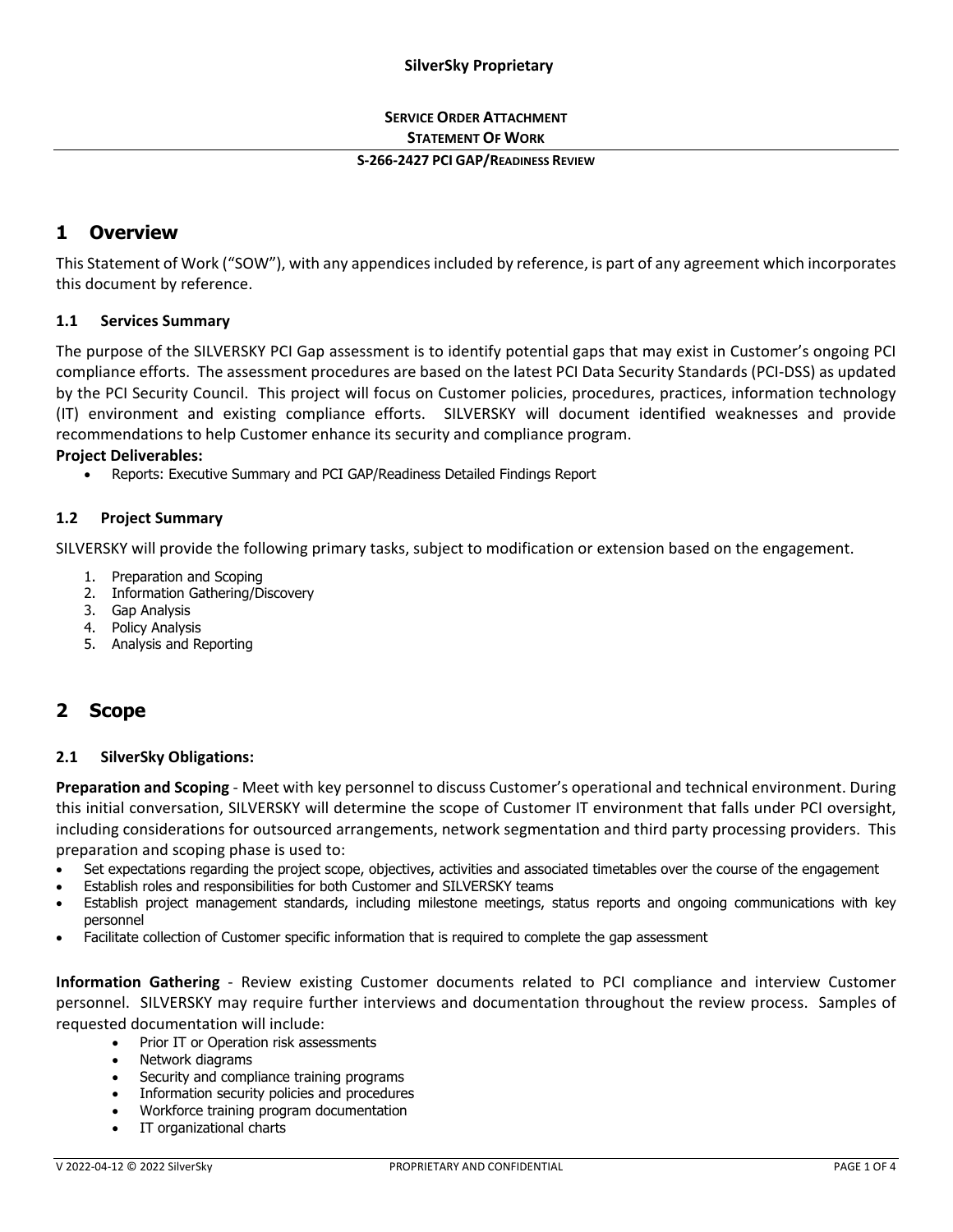- Security software and hardware lists
- Interview schedules with key personnel

SILVERSKY will utilize the information gathered to better focus and streamline the client interviews. SILVERSKY will schedule a combination of group and individual interviews with personnel from various functional areas. The interview process will focus on the areas outlined in the final PCI-DSS security regulation.

Gap Analysis - Evaluate the in-scope processes, systems and applications against the requirements of the PCI-DSS security requirements. SILVERSKY will examine the security and control structure or related information systems and business processes that are involved in Customer's collection, use and disclosure of credit card data to determine their compliance. During this phase, SILVERSKY will:

- Assess how Customer uses, collects, and discloses credit card information throughout key business, technology infrastructure, relevant systems and business processes
- Interview key system and business stakeholders to identify current policies and practices related to credit card data
- Identify and assess information security risks within key functional areas associated with credit card data
- Understand current risk management techniques for addressing security and privacy risks
- Identify deficiencies and gaps in the security practices through targeted tests and control analysis
- Develop detailed recommendations to assist Customer's remediation of deficiencies

SILVERSKY will review these six domains for compliance with the PCI-DSS requirements:

### **Build and Maintain a Secure Network**

Requirement 1: Install and maintain a firewall configuration Requirement 2: Do not use vendor-supplied defaults

### **Protect Cardholder Data**

Requirement 3: Protect stored cardholder data Requirement 4: Encrypt transmission of cardholder data

#### **Maintain a Vulnerability Management Program**

Requirement 5: Use and regularly update anti-virus software or programs Requirement 6: Develop and maintain secure systems and applications

#### **Implement Strong Access Control Measures**

Requirement 7: Restrict access to cardholder data by business need to know Requirement 8: Assign a unique ID to each person with computer access Requirement 9: Restrict physical access to cardholder data

### **Regularly Monitor and Test Networks**

Requirement 10: Track and monitor all access to network resources and cardholder data Requirement 11: Regularly test security systems and processes

## **Maintain an Information Security Policy**

Requirement 12: Maintain a policy that addresses information security for all personnel

**PCI Security Policy and Procedures Review** - Review and audit Customer PCI security policies for compliance with PCI requirements and generally accepted industry practices. SILVERSKY will perform a gap analysis of existing Customer policies and procedures against PCI-DSS requirements to provide a suggested roadmap for compliance. SILVERSKY will present all findings during this review to allow for Customer's remediation of any missing documentation as early as possible. In addition, SILVERSKY will review Customer's process documents and plans for PCI-related requirements (e.g., software development, incident response, access request forms and termination checklists.)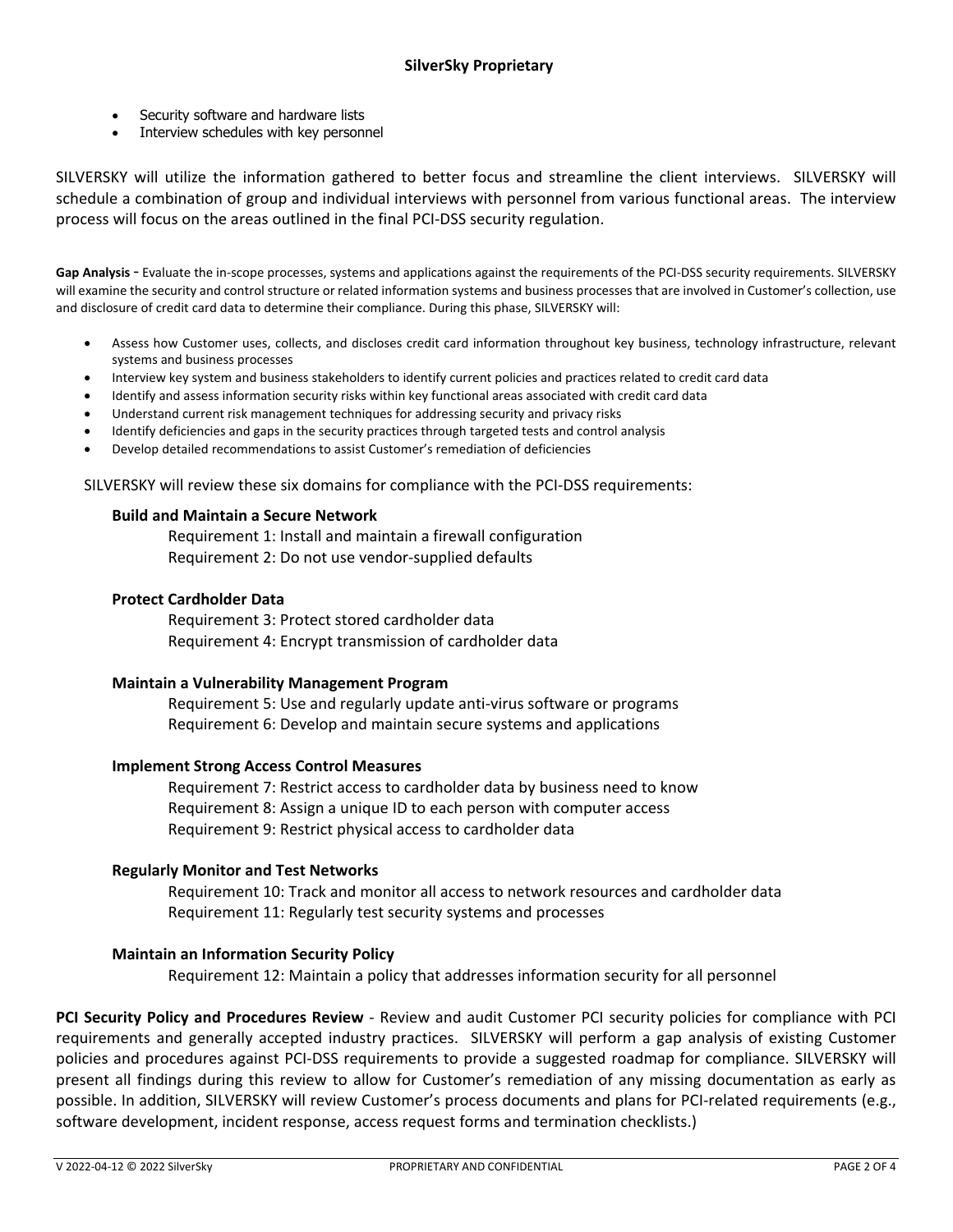**Analysis and Reporting** - Analyze the data generated from SILVERSKY' review. SILVERSKY will categorize the gap analysis by severity depending on the potential impact each gap may have with respect to compliance with PCI security standards. SILVERSKY will make recommendations to help Customer formulate a strategic plan to address any noncompliant areas.

## **2.2 Deliverables**

SILVERSKY will provide an Executive Report and a Detailed Findings Report following its review.

The Executive Report is a high level summary of the review designed for Customer's upper management and board of directors and includes:

- 1 page executive summary
- Concise list of the key findings
- Summary of SILVERSKY' findings for each area reviewed during the review
- High level recommendations for addressing deficiencies

The Detailed Findings Report describes the review results in detail. It's designed for mid-level management, administrators and other operations personnel and includes:

- Itemized listing and description of the areas reviewed
- Identified deficiencies
- Overall risks associated with deficiencies
- Detailed recommendations for addressing deficiencies

## **2.3 Out of Scope**

Any activity not explicitly included in this SOW is considered out of scope. In the event that Customer requests additional services, such services will be the subject of a change request.

# **3 Customer Obligations and Assumptions**

Services, fees and work schedule are based upon the assumptions, representations and information supplied by Customer. Customer's fulfilment of these responsibilities is critical to the success of the engagement.

## **3.1 Customer Obligations**

- **Project Liaison** Designate an authorized representative to authorize completion of key project phases, assign resources and serve as project liaison
- **Access**  Ensure SILVERSKY consultants have access to key personnel and data requested
- **Resources** Furnish SILVERSKY with Customer personnel, facilities, resources and information and perform tasks promptly
- **Cooperation** Ensure all of Customer's employees and contractors cooperate fully with SILVERSKY and in a timely manner. SILVERSKY will advise Customer if an increased level of Customer participation is required in order for SILVERSKY to perform the Services under this SOW.
- **Documentation** Timely deliver all documentation requested by SILVERSKY including Customer's security policies, network diagrams, server listings and procedures

#### **3.2 SILVERSKY Assumptions**

- Customer will provide SILVERSKY with reasonably requested information upon which SILVERSKY can rely to be current, accurate and complete.
- Customer will provide access to Customer's personnel who have detailed knowledge of Customer's security architecture, network architecture, computer environment and related infrastructure.
- Customer will provide access to Customer's personnel who have an understanding of Customer's security policies, regulations and requirements.